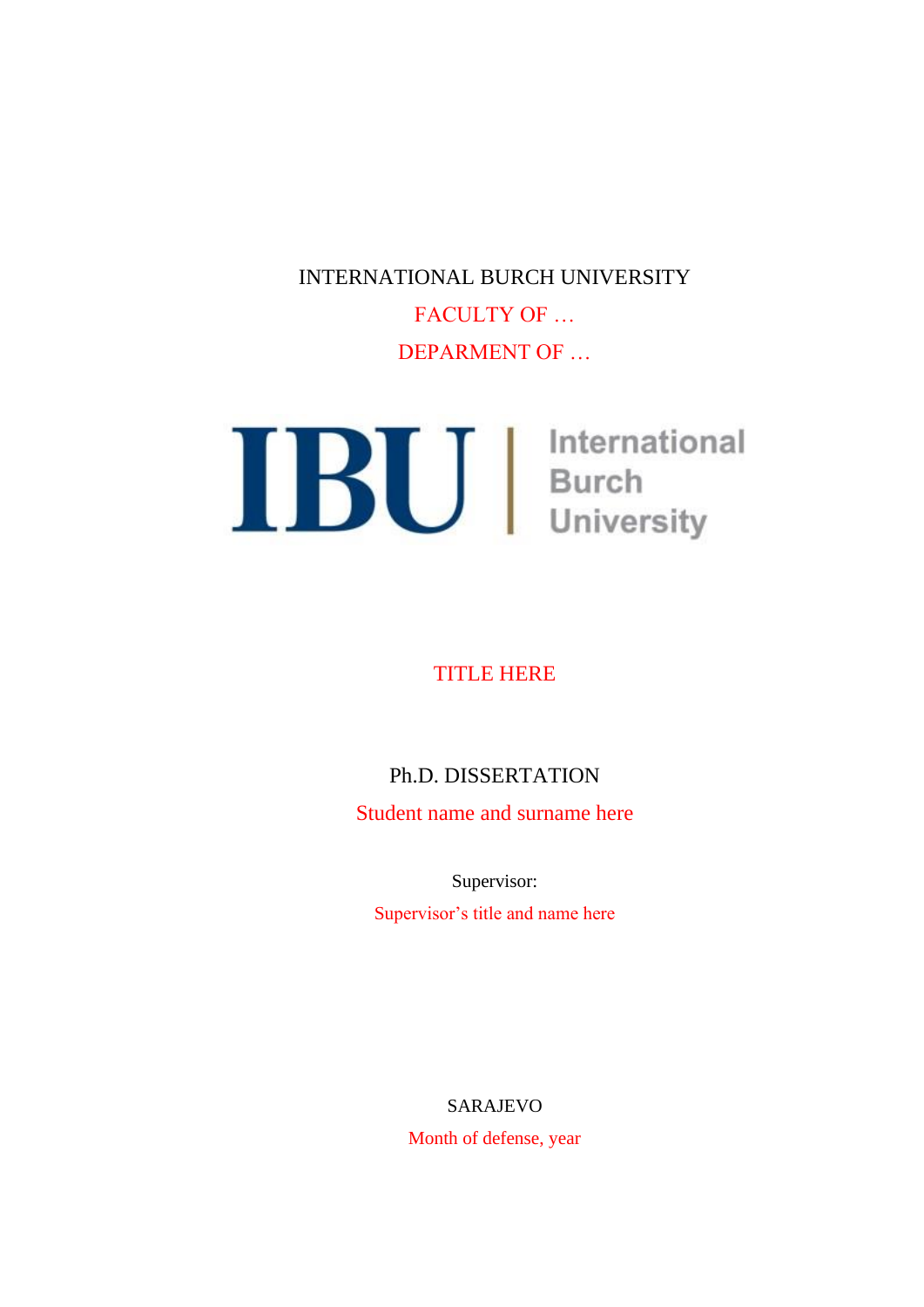TITLE HERE

# STUDENT'S NAME AND SURNAME

Thesis Submitted in Fulfillment of Requirements for the Degree of … (Check the correct degree title in the Student Affairs Office)

> INTERNATIONAL BURCH UNIVERSITY Year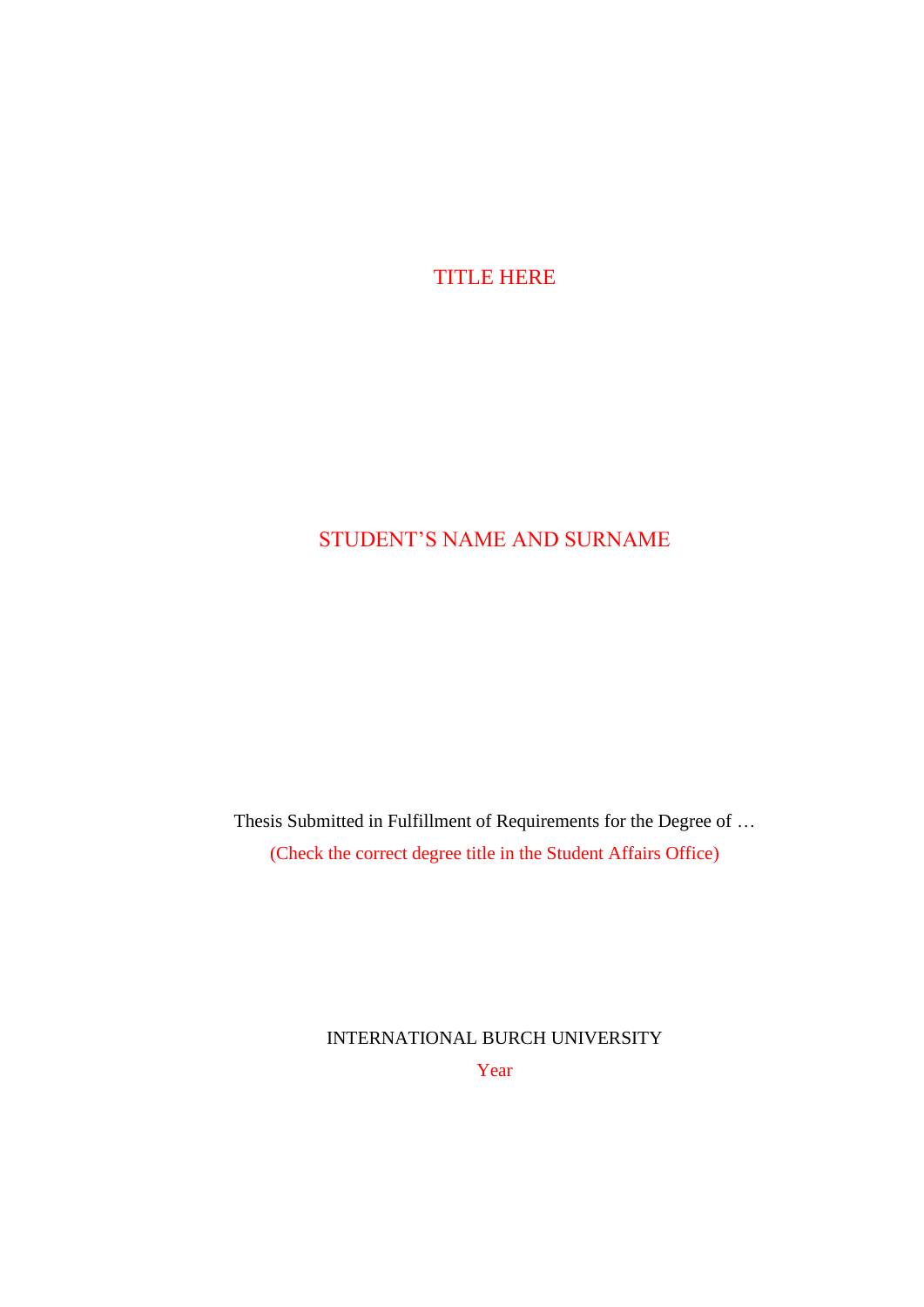#### **APPROVAL PAGE**

| <b>Student Name &amp; Surname</b> |                                |
|-----------------------------------|--------------------------------|
| <b>Faculty</b>                    | $:$ Faculty of $\ldots$        |
| <b>Department</b>                 | : Department of $\dots$        |
| <b>Thesis Title</b>               | : *It can be more than one row |
| <b>Date of Defense</b>            |                                |

I certify that this final work satisfies all the requirements as a Ph.D. Dissertation for the degree of …

………………………………

Head's title, name and surname

**Head of Department**

I certify that this final work satisfies all the requirements as a Ph.D. Dissertation for the degree of …

…………………………………

Supervisor's title, name and surname

**Supervisor**

| <b>Examining Committee Members</b> |                        |           |  |
|------------------------------------|------------------------|-----------|--|
| Title / Name & Surname             | Affiliation            | Signature |  |
| 1-Assist. Prof. Dr.                | <b>IBU</b>             |           |  |
| 2-Assoc. Prof. Dr.                 | <b>IBU</b>             |           |  |
| 3-Prof. Dr.                        | University of Tuzla    |           |  |
| 4-Prof. Dr.                        | University of Zenica   | .         |  |
| 5-Prof. Dr.                        | University of Sarajevo |           |  |
|                                    |                        |           |  |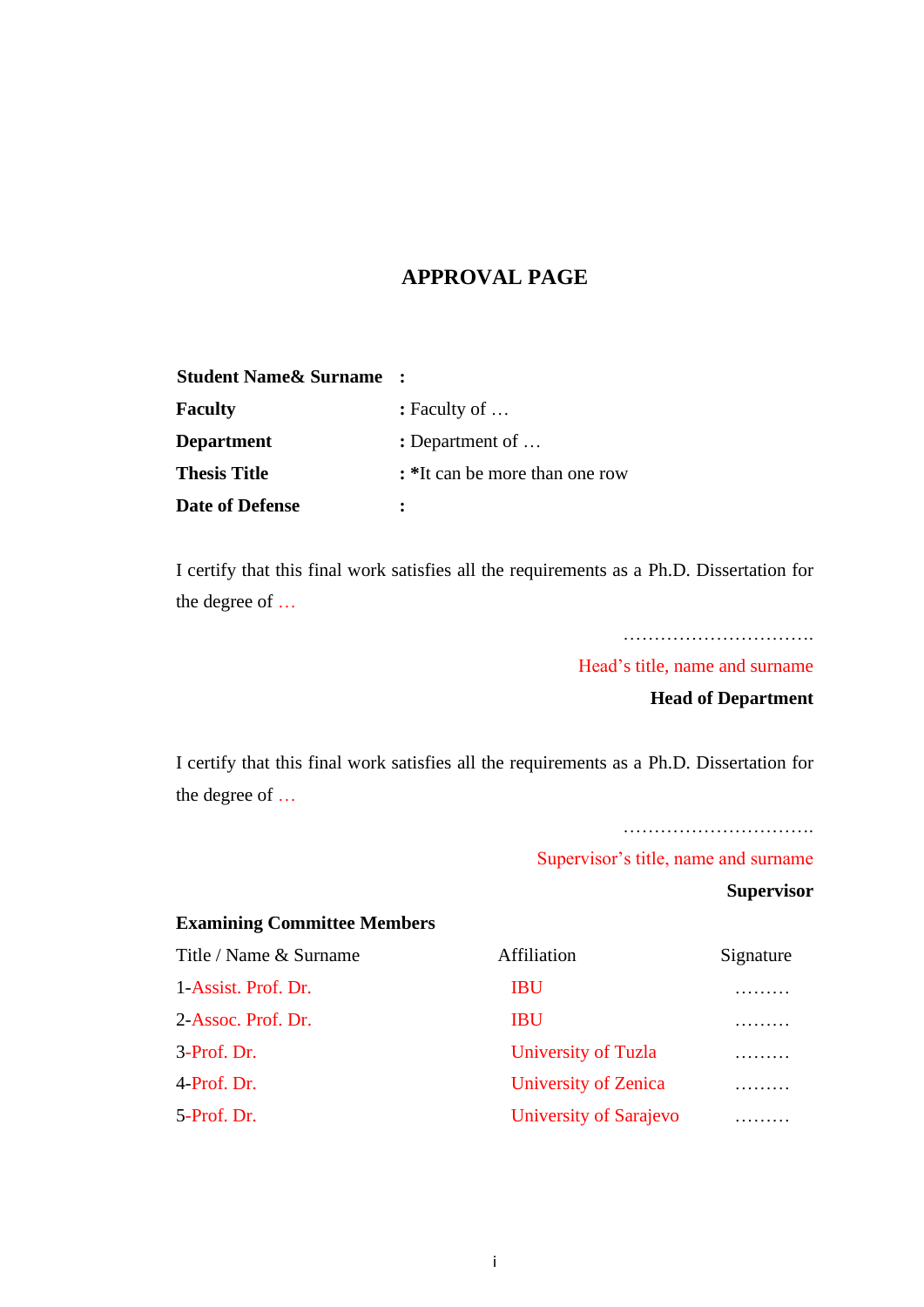### **TITLE**

## **ABSTRACT**

Start here

Leave one empty road between the abstract and the keywords.

**Key words:**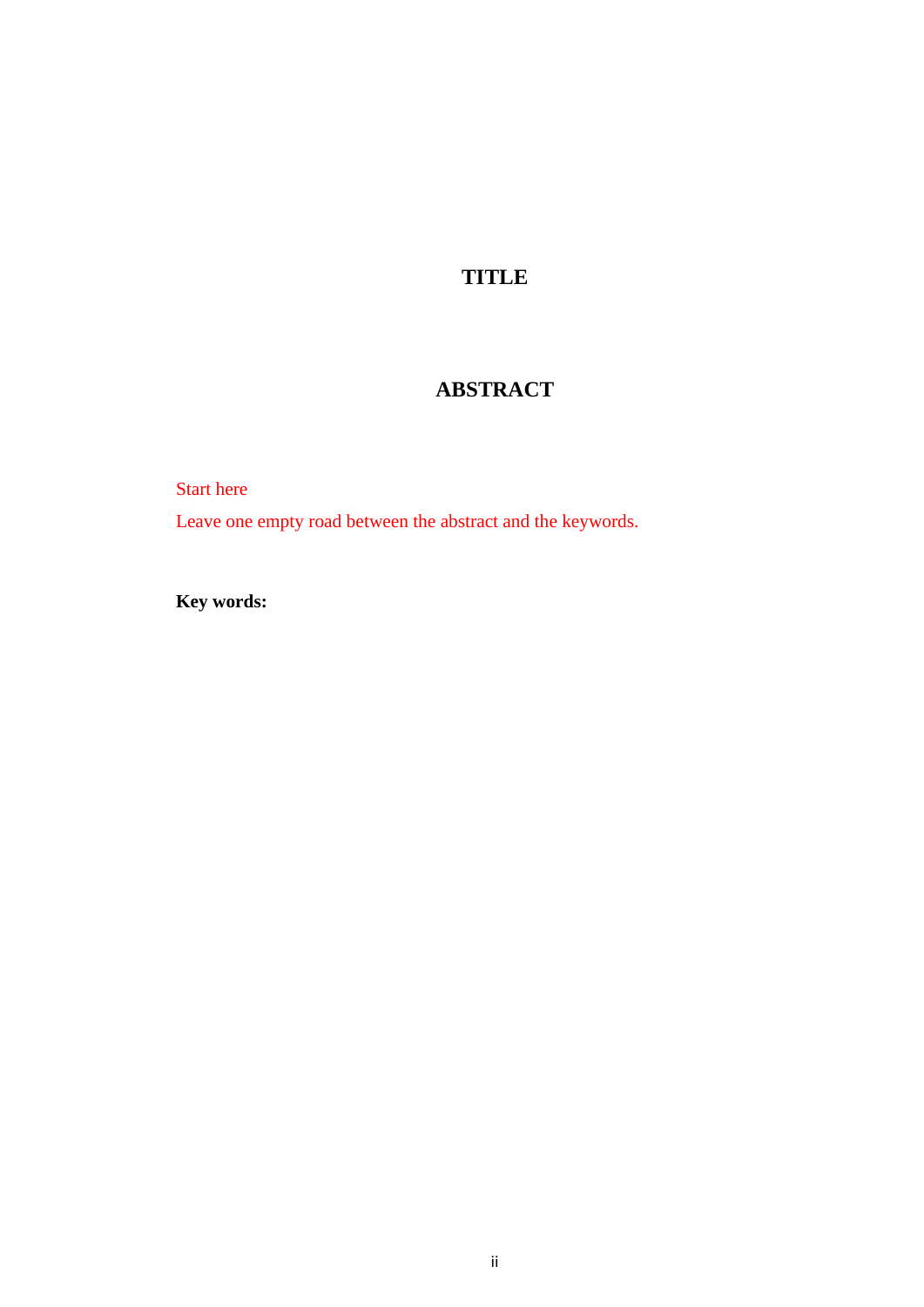## **ACKNOWLEDGEMENTS**

Start here...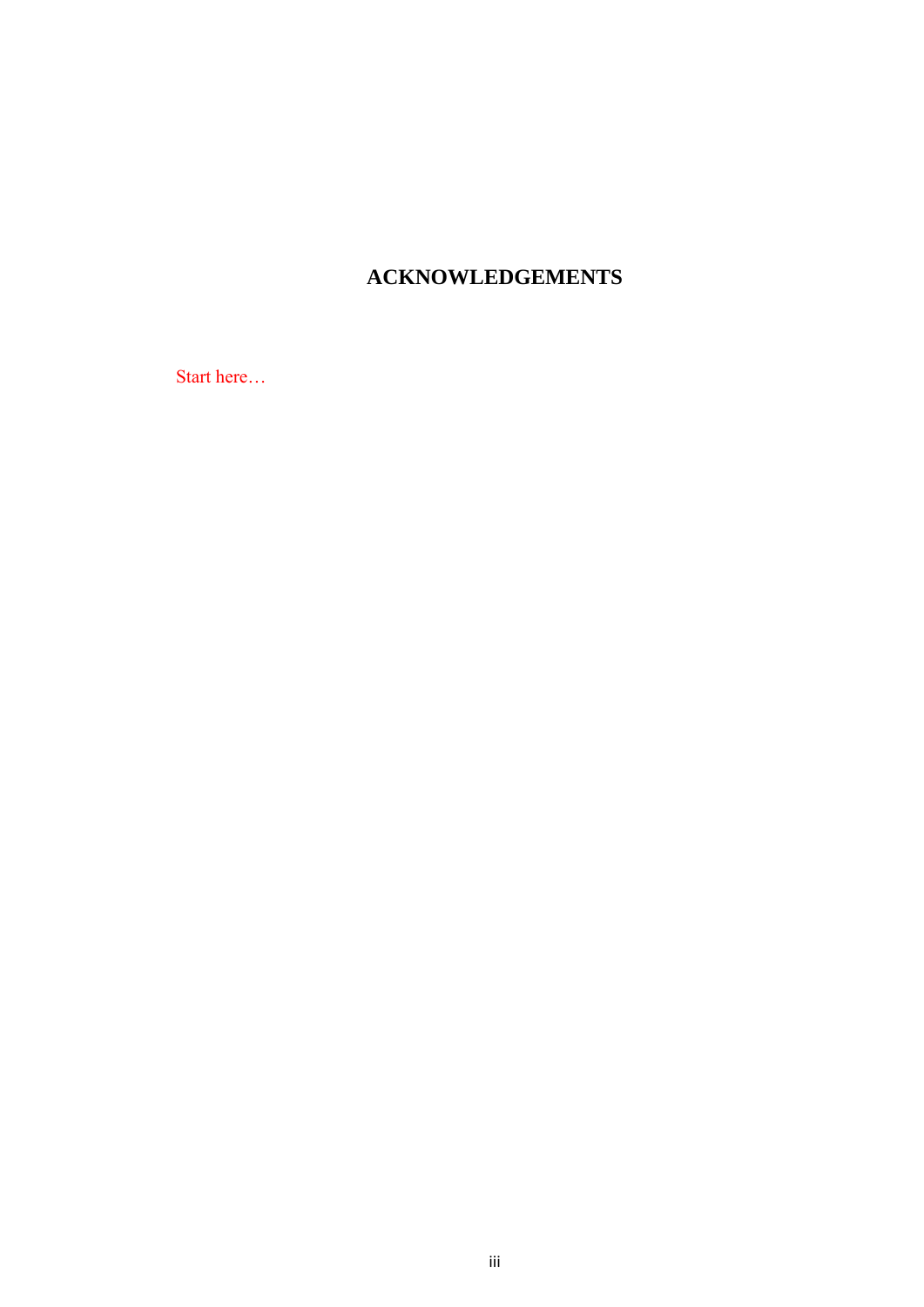#### **DECLARATION**

I hereby declare that this Ph.D. Dissertation title: "title here" is based on my original work except quotations and citations which have been duly acknowledged. I also declare that this thesis has not been previously or concurrently submitted for the award of any degree, at International Burch University, any other University or Institution.

> Student's name Date: Add date here

…………………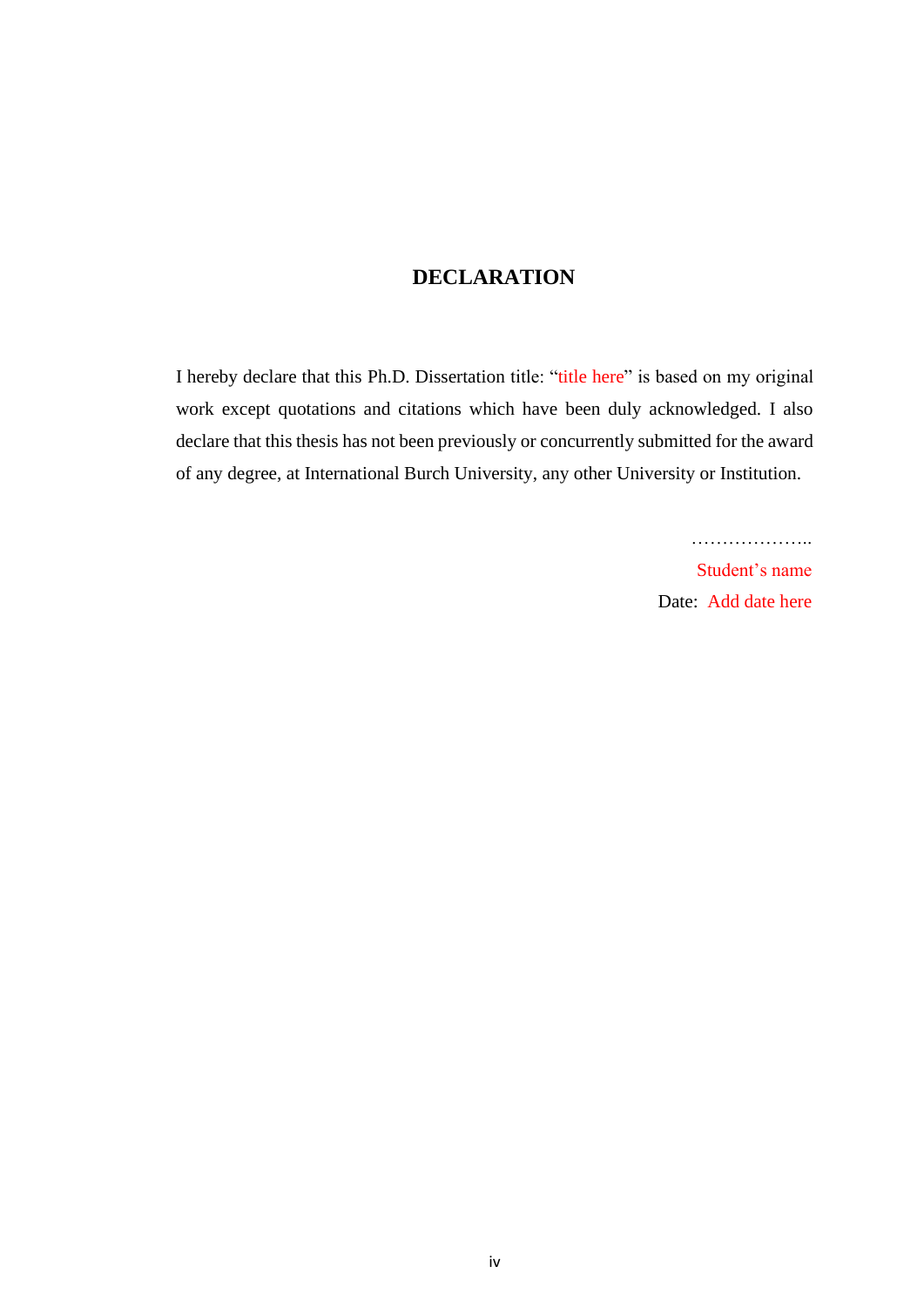# **TABLE OF CONTENTS**

|                                  | $\mathbf{i}$            |
|----------------------------------|-------------------------|
|                                  | $\overline{\mathbf{i}}$ |
|                                  | $\overline{iii}$        |
|                                  | iv                      |
|                                  | $\mathbf{V}$            |
|                                  | vii                     |
|                                  | viii                    |
|                                  | X                       |
|                                  | xi                      |
|                                  |                         |
|                                  |                         |
| <b>CHAPTER 1</b>                 |                         |
|                                  |                         |
|                                  |                         |
| 1.1 After the title add the dots |                         |
| 1.2                              |                         |
| 1.3                              |                         |
| 1.4                              |                         |
| 1.5                              |                         |
|                                  |                         |
| <b>CHAPTER 2</b>                 |                         |
|                                  |                         |
| 2.1                              |                         |
| 2.2                              |                         |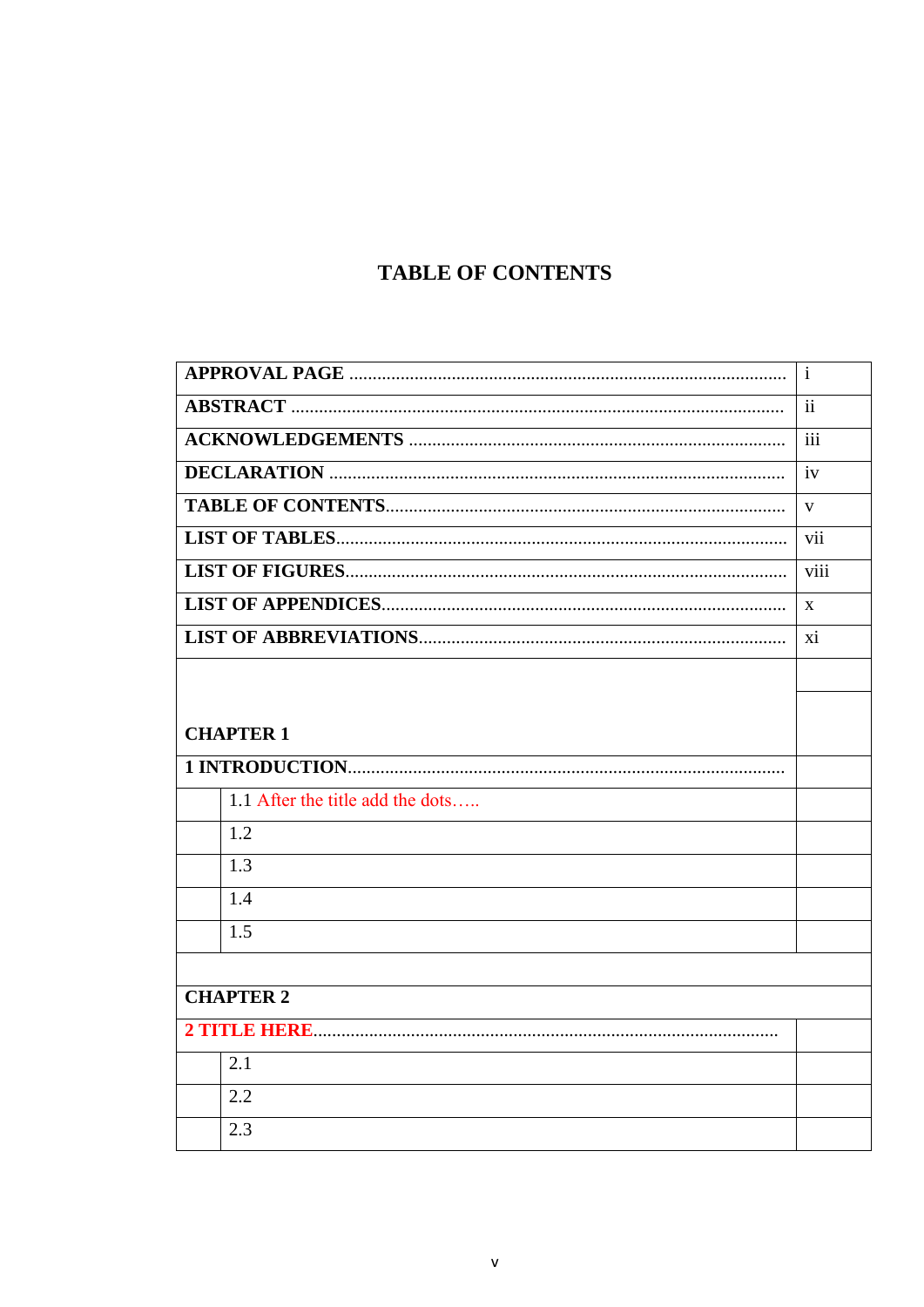| <b>CHAPTER 3</b>    |  |
|---------------------|--|
|                     |  |
| 3.1                 |  |
|                     |  |
| 3.2.1               |  |
| 3.2.2               |  |
| 3.2.3               |  |
| 3.2.4               |  |
| 3.2.5               |  |
| 3.2.6               |  |
|                     |  |
|                     |  |
| <b>CHAPTER 4</b>    |  |
| <b>4 TITLE HERE</b> |  |
| 4.1                 |  |
| 4.2                 |  |
| 4.3                 |  |
| 4.4                 |  |
| 4.5                 |  |
|                     |  |
| <b>CHAPTER 5</b>    |  |
|                     |  |
|                     |  |
|                     |  |
|                     |  |
|                     |  |
|                     |  |
|                     |  |
|                     |  |
|                     |  |

\*\*Note: this is a template table, arrange it according to your needs and once you have it completed click on it, go on TABLE TOOLS – DESIGN – BORDERS and choose NO BORDERS option.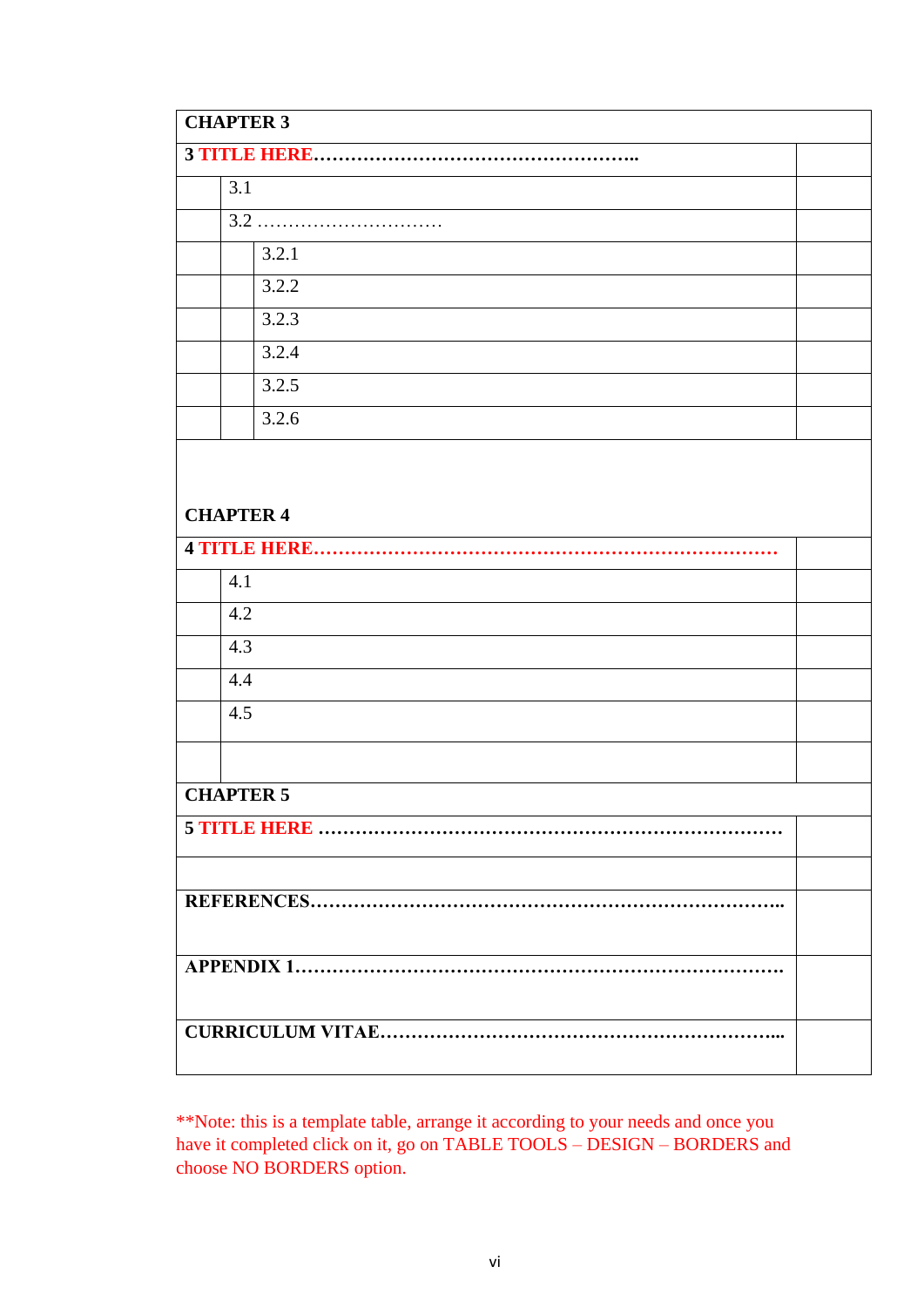### **LIST OF TABLES**

| 15 |
|----|
|    |
|    |
|    |
|    |
|    |
|    |
|    |
|    |
|    |
|    |
|    |
|    |
|    |
|    |
|    |

\*\*Note: this is a template table, arrange it according to your needs and once you have it completed click on it, go on TABLE TOOLS – DESIGN – BORDERS and choose NO BORDERS option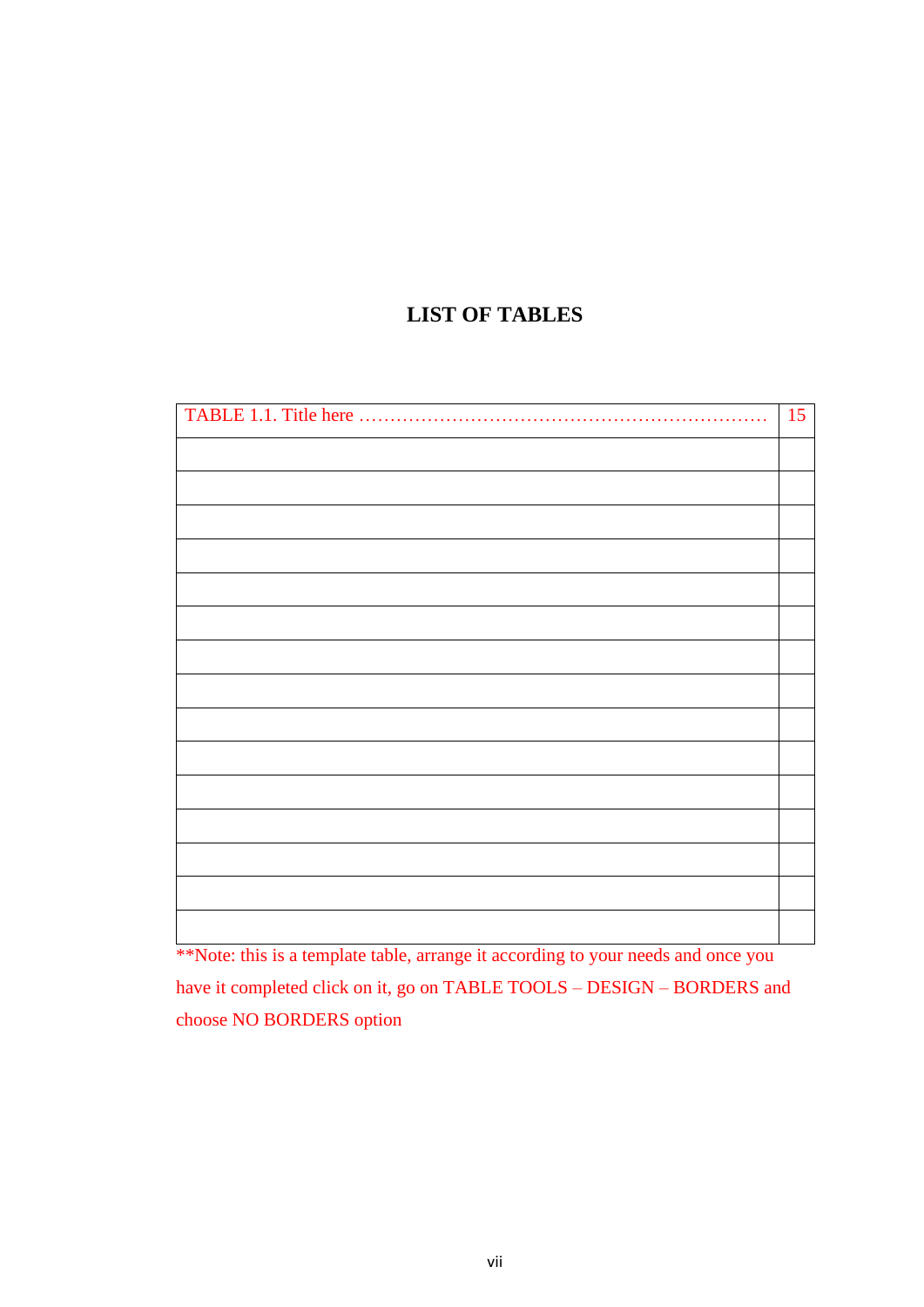## **LIST OF FIGURES**

| FIGURE 2.1. Title here | 25 |
|------------------------|----|
|                        |    |
|                        |    |
|                        |    |
|                        |    |
|                        |    |
|                        |    |
|                        |    |
|                        |    |
|                        |    |
|                        |    |
|                        |    |
|                        |    |
|                        |    |
|                        |    |
|                        |    |
|                        |    |
|                        |    |
|                        |    |
|                        |    |
|                        |    |
|                        |    |
|                        |    |
|                        |    |
|                        |    |
|                        |    |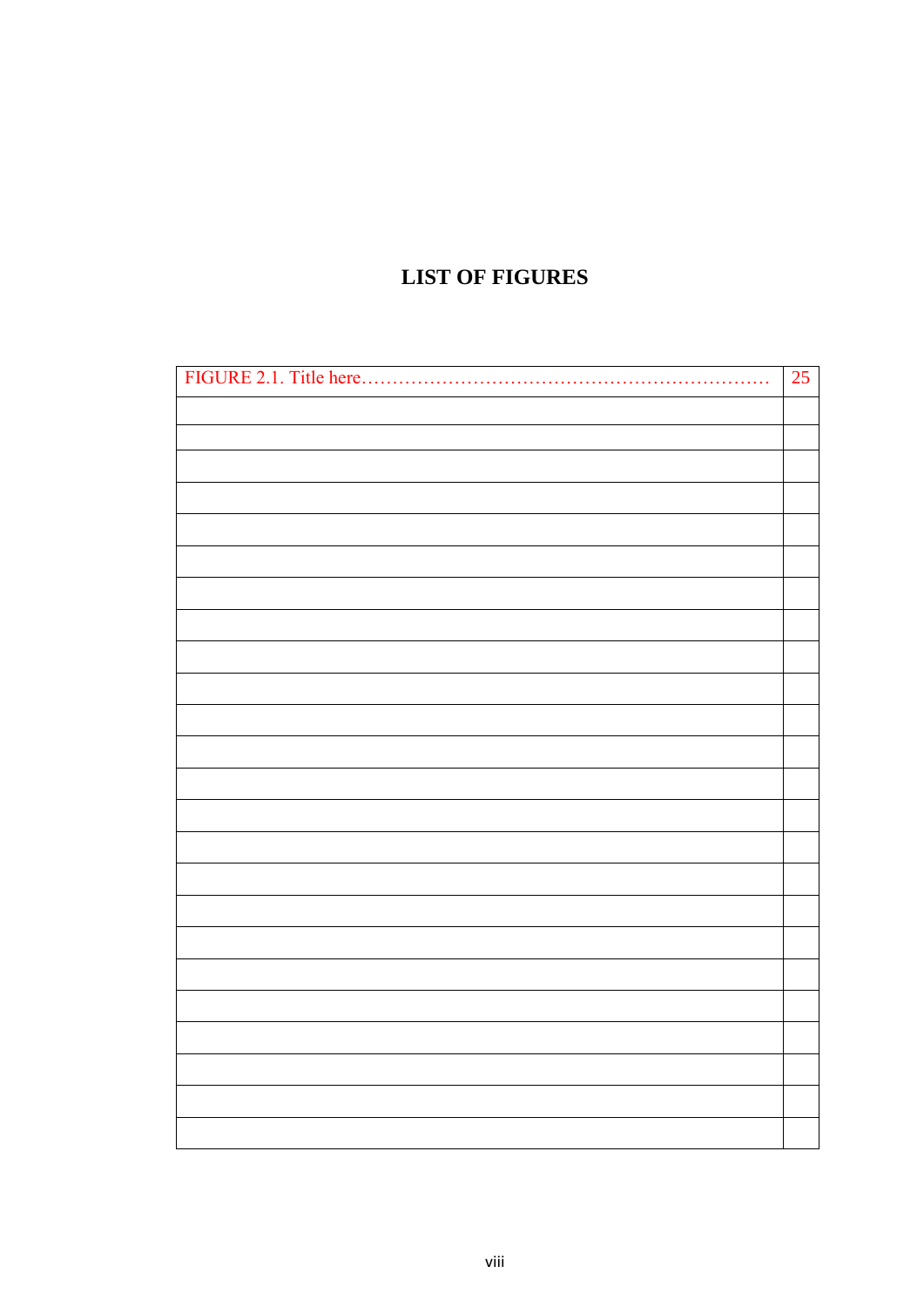\*\*Note: this is a template table, arrange it according to your needs and once you have it completed click on it, go on TABLE TOOLS – DESIGN – BORDERS and choose NO BORDERS option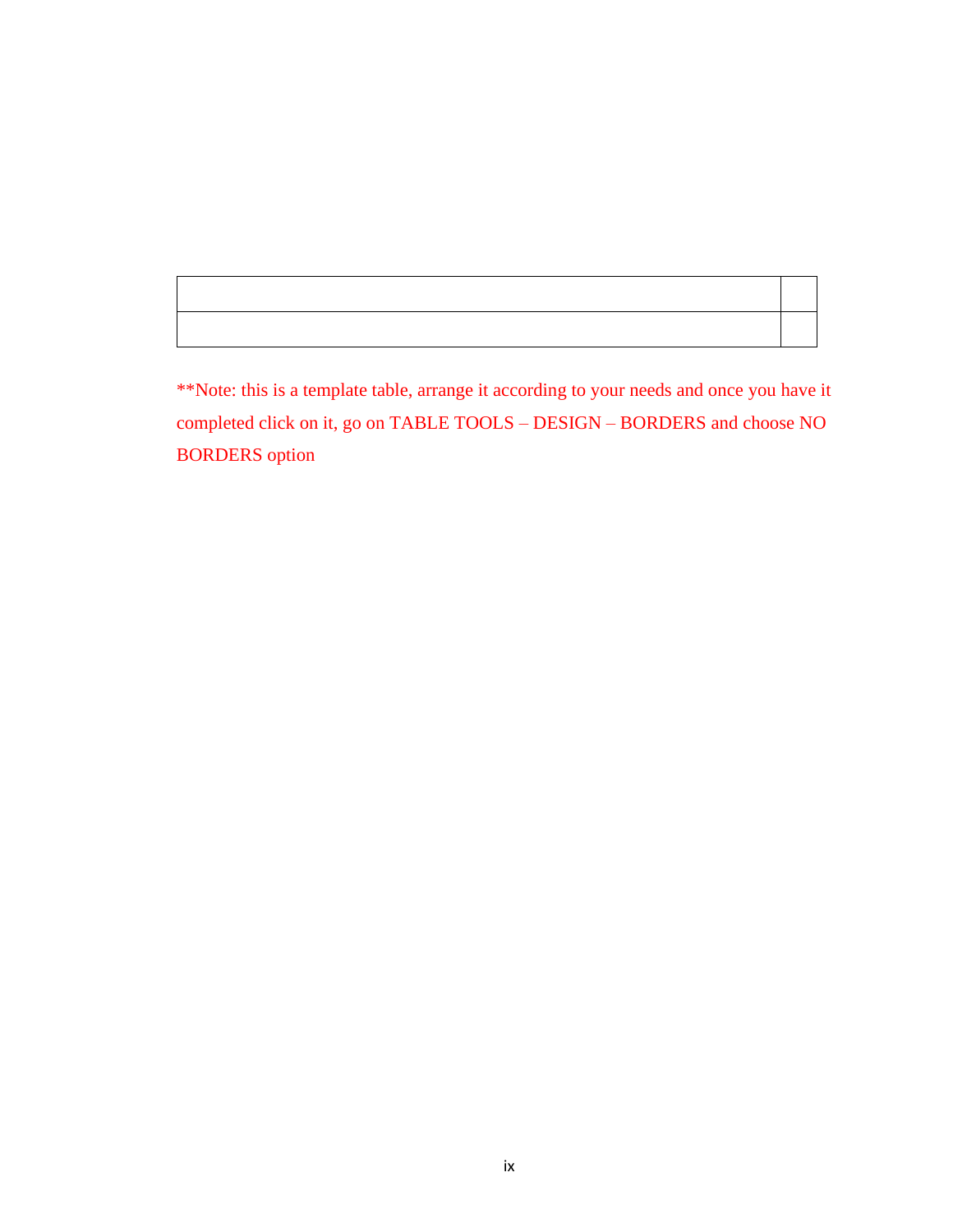**LIST OF APPENDICES**